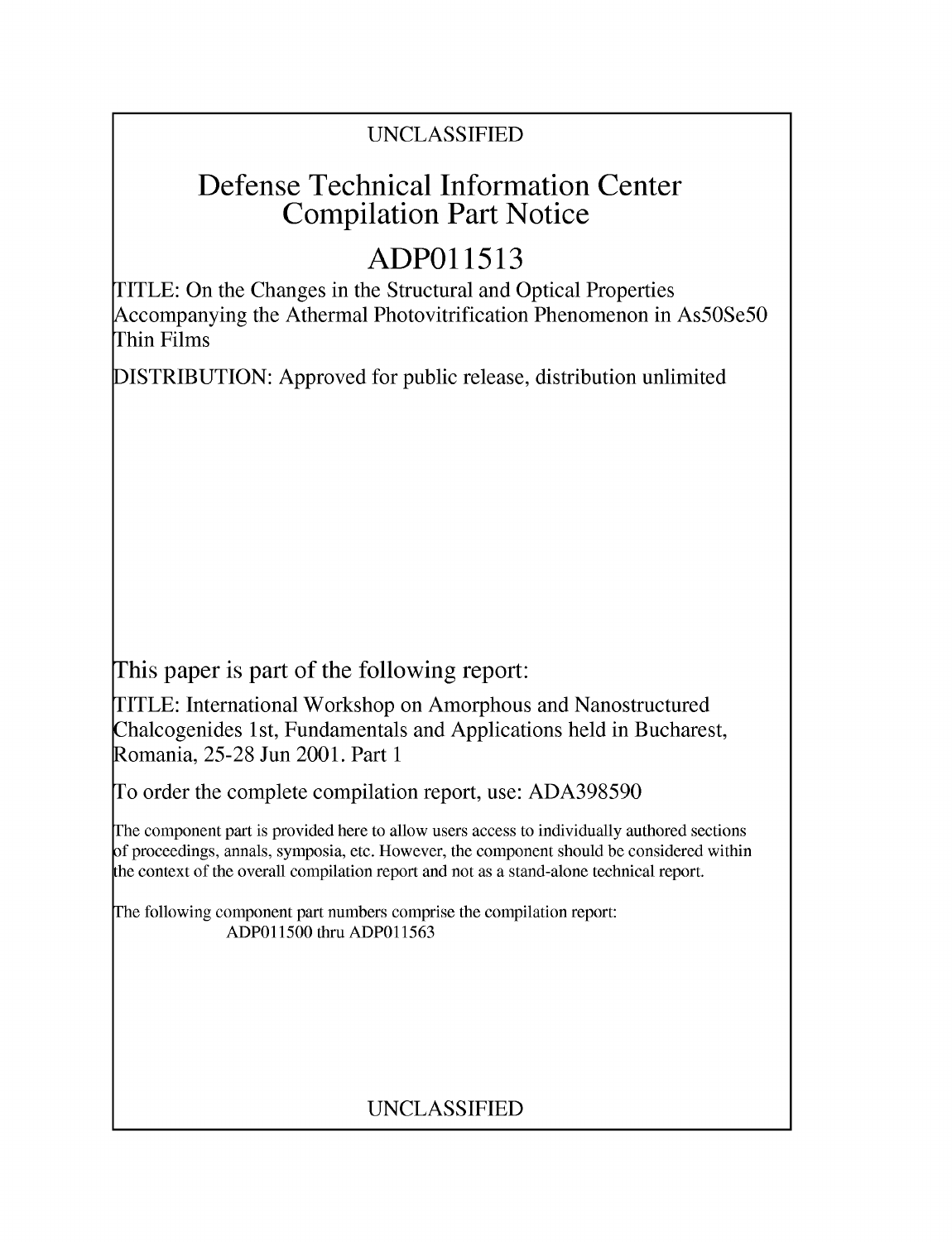### **ON** THE **CHANGES IN** THE **STRUCTURAL AND OPTICAL** PROPERTIES **ACCOMPANYING** THE ATHERMAL PHOTOVITRIFICATION **PHENOMENON IN As5oSe50 THIN** FILMS

R. Prieto-Alcón, J. M. González-Leal, R. Jiménez-Garay, E. Márquez

Departamento de Fisica de la Materia Condensada. Facultad de Ciencias Universidad de Cádiz. 11510 - Puerto Real (Cádiz) Spain

The effect of successive annealing-illumination cycles on the structural and optical properties of wedge-shaped  $As_{50}Se_{50}$  amorphous chalcogenide thin films, has been studied. It is observed that illumination increases the thickness and shrinks the bandgap. Annealing of the chalcogenide films, before or after illumination, decreases the thickness. However, although annealing after illumination increases the bandgap, when this treatment is carried out upon the as-evaporated films, the bandgap decreases. The photostructural changes have been explained in terms of two different mechanisms, which can coexist. One of them involving the repulsion and slip motion of the 2D structural layers comprising the 'pyramidal' network, as a consequence of the negative charging of these structural layers, by electron accumulation in conduction-band tails, and the other, involving the As<sub>4</sub>Se<sub>4</sub> molecules, typical of thermallyevaporated As-rich chalcogenides films, and forming particularly the crystalline form of medium-thickness (1+2  $\mu$ m) As<sub>50</sub>Se<sub>50</sub> films.

(Received June 4, 2001; accepted June 11, 2001)

*Keywords:* Amorphous chalcogenides, Thin films, Structural and optical properties, Athermal photovitrification

### **1.** Introduction

Amorphous chalcogenides exhibit a wide variety of photoinduced structural transformations **[I].** A flexible structure due to the presence of lone-pair electrons, on the one hand, and localization of carriers because of the disorder, on the other hand, are both responsible for this light-induced structure-related metastability. As a consequence of such photoinduced changes, optical absorption and many other properties of these amorphous materials including refractive index, density, elastic constants, photoconductivity and chemical solubility, are altered drastically.

Let us consider a process for producing amorphous state, namely the athermal light-induced vitrification of crystalline  $\text{As}_{50}\text{Se}_{50}$  thin films. The essence of this process is as follows: Amorphous As<sub>50</sub>Se<sub>50</sub> films deposited onto either glass or silicon wafer substrates can crystallize by thermal annealing, and subsequent irradiation will cause the vitrification of the films. It has been shown that these amorphous films, when evaporated onto glass substrates, crystallized into different structures, depending on the annealing temperature [2]. On the other hand, the photovitrification phenomenon depends on the film thickness [2], which underlines the influence of the interaction between the film and the substrate. In fact, we have analyzed in a previous work [3], the role played by the silicon substrate in this particular light-induced process. The photoamorphization, which is also dependent on the spectral irradiance of the light source employed [3], is reversible and we will study the results corresponding to the first two crystallization-amorphization cycles. In the present work we will focus our attention on the changes in the structural and optical properties, which accompany the athermal photovitrification phenomenon in  $\text{As}_{50}\text{Se}_{50}$  thin films.

#### 2. Experimental details

The bulk starting material was prepared by direct synthesis from **5N** purity elements, heated together in an evacuated quartz ampoule at a temperature of 950 **'C,** for about 24 h. After the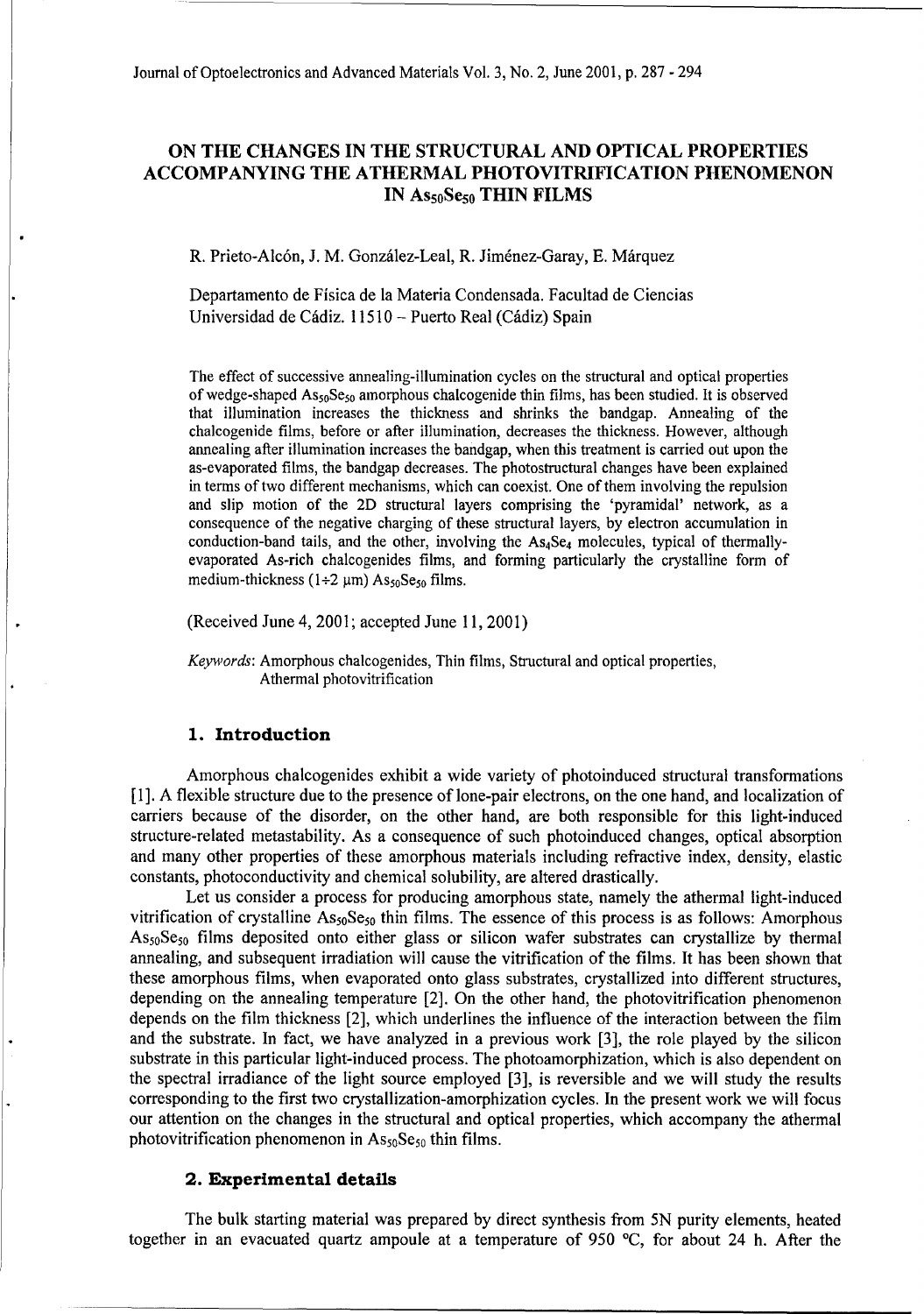synthesis, the melt was air-quenched, resulting in a bulk glass of the required chemical composition. X-ray diffraction measurements (Philips, model PW 1710), using Cu K $\alpha$  radiation (1.54 Å), proved that the ingot was amorphous. The studied amorphous thin films were prepared by thermal evaporation of the As<sub>50</sub>Se<sub>50</sub> bulk glass onto room-temperature glass substrates, in a vacuum of  $\approx 10^{-6}$ Torr, using for this purpose a conventional coating unit (Edwards, model E306A). During evaporation, the substrates were rotated (45 rpm) in order to improve the degree of film thickness uniformity, and the deposition rate was  $\approx 1$  nm s<sup>-1</sup>, this quantity having been continuously measured by a quartz-crystal monitor (Edwards, model FTM-5). Electron microprobe analysis of the asdeposited  $\text{As}_{50}\text{Se}_{50}$  thin films showed that the film stoichiometry is correct to  $\pm$  0.5 at.%. The samples were annealed at 150 °C ( $T_g$  = 164 °C) for periods of time of, typically, 72 h in a  $\approx 10^{-3}$  Torr vacuum. Illumination of the glass films was carried out using a 500 W high-pressure mercury lamp (Oriel, model 6285), through an IR-cut filter, providing broadband white light (with a very high UV output), using a light intensity of  $\approx$  50 mW cm<sup>-2</sup>. X-ray diffraction analysis was also used in order to examine the glassy or crystalline nature of the films.

The optical transmission spectra used in this study were obtained over the 300-2000 nm spectral region by a double-beam UV/Vis/NIR spectrophotometer (Perkin-Elmer, model Lambda-19). The spectrophotometer was set with a slit width of 1 nm. It was therefore unnecessary to make slit width corrections, since that value of the slit width was much smaller than the different linewidths. The area of illumination, over which a single optical transmission spectrum was obtained, was approximately 1 mm  $\times$  10 mm. A surface-profiling stylus (Sloan, model Dektak 3030) was used to determine the thickness of the films, for the sake of comparison with the results derived from the optical transmission spectra. Typical thicknesses of the as-deposited films studied were around  $1 \mu m$ , and, thus, according to Kolobov and Elliott [2], our samples can be considered as medium-thickness  $(1+2 \mu m)$  films.

parameters,  $E_0$  and  $E_d$  (single-oscillator analysis), and optical bandgap,  $E_q^{\text{opt}}$  (Tauc's extrapolation), for the  $\text{As}_{50}\text{Se}_{50}$  chalcogenide thin films under study.

Table 1. Values of the average thickness,  $\overline{d}$ , thickness variation,  $\Delta d$ , dispersion

| <b>State</b>        | $\overline{d}$ (nm)   | $\Delta d$ (nm) | $E_{\rm o}$ (eV) | $E_{d}$ (eV)    | $E_{\rm g}^{\rm opt}$ (eV) |
|---------------------|-----------------------|-----------------|------------------|-----------------|----------------------------|
| As-evaporated       | $1119 \pm 10 (0.9 %)$ | $18 \pm 1$      | $4.07 \pm 0.02$  | $24.08 \pm 0.1$ | $1.87 \pm 0.01$            |
| First annealing     | $1066 \pm 11 (1.1 %)$ | $28 \pm 1$      | $3.92 \pm 0.03$  | $25.86 \pm 0.2$ | $1.81 \pm 0.01$            |
| First illumination  | $1109 \pm 19(1.7\%)$  | $34 \pm 2$      | $3.64 \pm 0.03$  | $19.56 \pm 0.2$ | $1.78 \pm 0.01$            |
| Second annealing    | $930 \pm 35 (3.8\%)$  |                 | $3.83 \pm 0.04$  | $24.68 \pm 0.2$ | $1.81 \pm 0.02$            |
| Second illumination | $1030 \pm 39$ (3.8 %) |                 | $3.68 \pm 0.04$  | $20.59 \pm 0.3$ | $1.73 \pm 0.02$            |
|                     |                       |                 |                  |                 |                            |

#### **3.** Results and discussion

The athermal photovitrification phenomenon in  $As_{50}Se_{50}$  films, has been studied from the optical point of view by means of two different methods, enabling the determination of the average thickness and the refractive index of the as-deposited, annealed and exposed  $As_{50}Se_{50}$  non-uniform films (see Table 1). The first one, which is based on creating the upper and lower envelope curves of the optical transmission spectrum, at normal incidence, assumes the film thickness,  $d$ , to vary linearly over the illuminated area, i.e.,  $d = \overline{d} + \eta \Delta d$ , where  $-1 \le \eta \le 1$ .  $\Delta d$  refers to the variation in thickness from the average thickness  $\overline{d}$ , as shown in Fig. 1. The applicability of this method is limited by the condition,  $0 \leq \Delta d \leq \lambda/4n$ . Details about this first optical characterization procedure can be found in [4-6].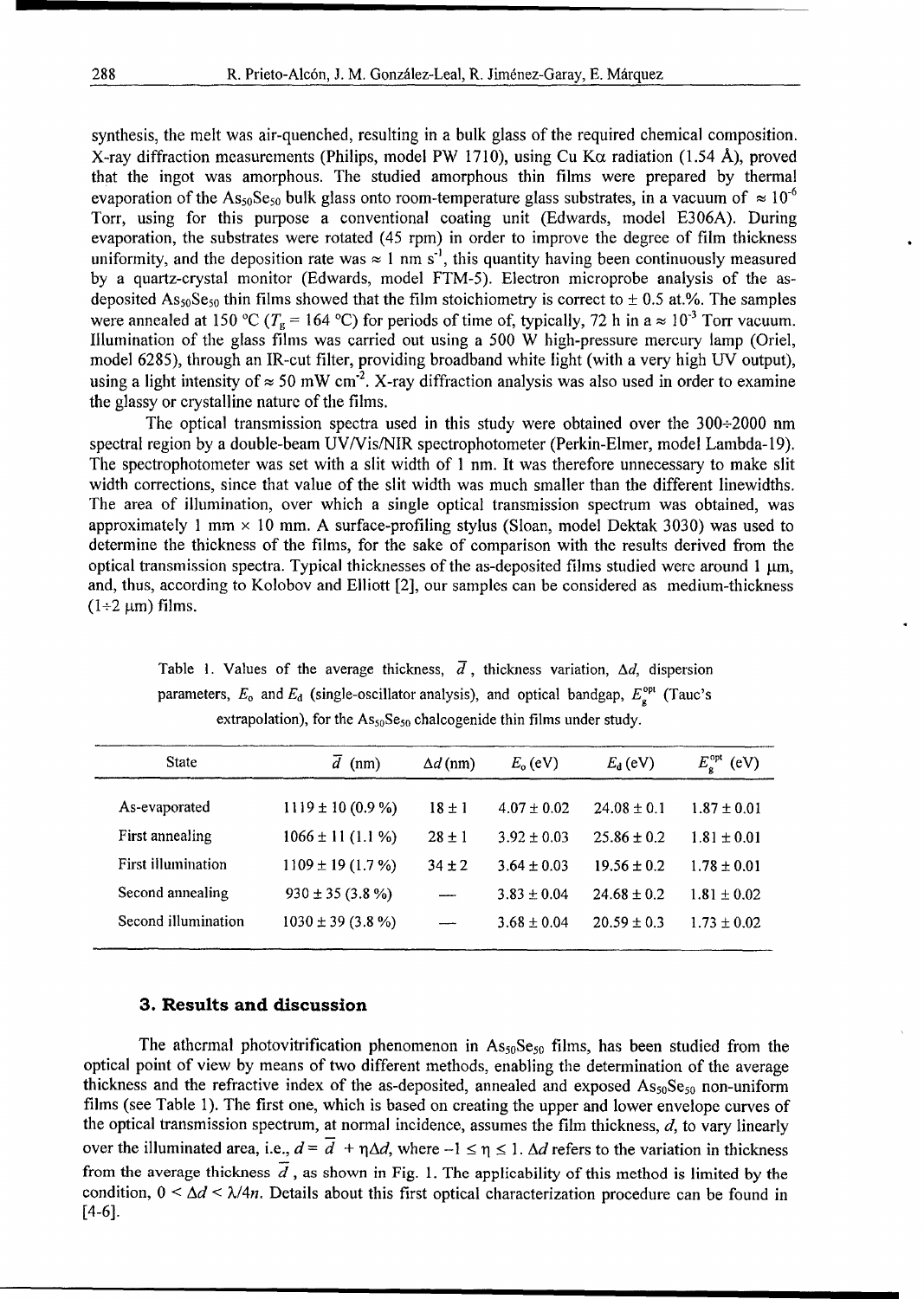Due to the larger degree of morphological alteration shown by the  $As_{50}Se_{50}$  thin films submitted to a second annealing-illumination cycle, the above-mentioned condition is no longer satisfied. Therefore, a second optical characterization method, based only on wavelengths measurements, was used to determine the average thickness and the refractive index of the samples. Such a procedure takes into consideration the shift of the transmission spectrum at oblique **(300)** incidence towards shorter wavelengths, with respect to the transmission spectrum taken at normal incidence. For details of this second characterization procedure see our previous works [7,8].

Fig. 1 shows the optical transmission spectra at normal incidence, in the short-wavelength region, for the as-deposited, crystallized and photoamorphized  $\text{As}_{50}\text{Se}_{50}$  thin films, corresponding to the first annealing-illumination cycle. An irreversible shift of the optical transmission spectrum towards longer wavelengths is observed in the interference-free region of this transmission spectrum when the as-evaporated film is annealed (i.e., thermal darkening). Subsequent illumination of the film induces again a shift of the optical transmission spectrum towards longer wavelengths (i.e., photodarkening), but it is reversible, in the sense that post-illumination annealing returns partly the interference-free region to its initial annealed state.



Fig. 1. Typical optical transmission spectra, in the short-wavelength region, for the asevaporated, annealed (crystallized) and illuminated (photovitrified)  $\text{As}_{50}\text{Se}_{50}$  thin layers. The envelopes corresponding to the as-evaporated layer are also drawn as a representative example. Additionally, a diagram representing a weakly-absorbing thin layer, with a linear variation in thickness on a thick transparent substrate, is also displayed.

It has been found that the refractive index increases with annealing and decreases upon illumination, under the initial value (see Fig. 2). The spectral dependence of the refractive index has been fitted to the Wemple-DiDomenico single-oscillator model [10]:

$$
\varepsilon_1(\hbar\omega) = n(\hbar\omega)^2 = 1 + \frac{E_{\rm o}E_{\rm d}}{E_{\rm o}^2 - (\hbar\omega)^2}
$$
 (1)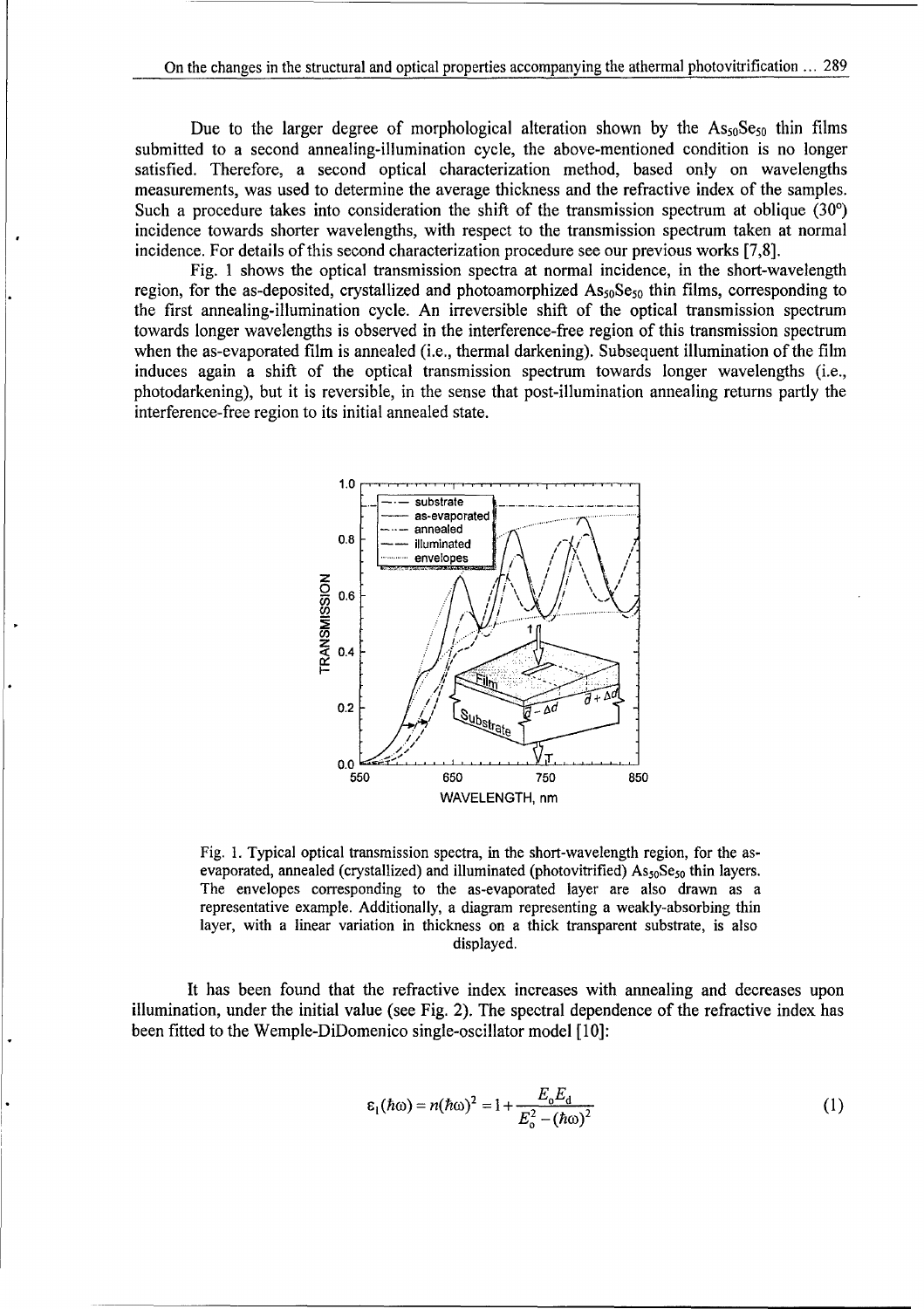where  $E_0$  is the single-oscillator energy (typically near the main peak of the  $\epsilon_2(\hbar\omega)$ -spectrum) and  $E_d$ is the dispersion energy. By plotting  $(n^2 - 1)^{-1}$  against  $(\hbar \omega)^2$  and fitting a straight line, as shown in the



Fig. 2. Refractive index versus wavelength. Also, it is shown in the inset, a plot of the refractive-index factor  $(n^2 - 1)^{-1}$  versus  $(h\omega)^2$ , for the as - evaporated, crystallized and photoamorphized layers.

inset of Fig. 2,  $E_0$  and  $E_d$  are determined directly from the slope,  $(E_0E_d)^{-1}$ , and the intercept,  $E_0/E_d$ , on the vertical axis. The values of the dispersion parameters for the as-evaporated, crystallized and photovitrified films are listed in Table 1 (two annealing-illumination cycles). The trend of *E.* is such that it is verified that  $E_0 \approx 2 \times E_{\rm g}^{\rm opt}$ ,  $E_{\rm g}^{\rm opt}$  being the so-called Tauc gap, which is a widely accepted measure of the bandgap and will be formally introduced below, whereas  $E_d$  obeys the following empirical relationship [10,11]:

$$
E_{\rm d} = \beta N_{\rm c} Z_{\rm a} N_{\rm e} \quad (eV) \tag{2}
$$

where  $N_c$  is the coordination number of the cation nearest-neighbour to the anion,  $Z_a$  is the formal chemical valency of the anion,  $N<sub>e</sub>$  is the effective number of valence electrons per anion and  $\beta$  = 0.37  $\pm$  0.04 eV, for covalent crystalline and amorphous materials.

In addition, the following relationship was proposed by Wemple [11]:

$$
E_{\rm d}^{\rm a} / E_{\rm d}^{\rm x} = (\rho^{\rm a} / \rho^{\rm x}) (N_{\rm c}^{\rm a} / N_{\rm c}^{\rm x}) \tag{3}
$$

where p represents the mass density (the film thickness could be used instead, because changes in the mass of the films were not measured), and 'a' and 'x' refer to the amorphous and crystalline forms, respectively. The thermal densification process, as well as the photoinduced volume expansion, which have been observed, respectively, upon annealing of the as-deposited  $\text{As}_{50}\text{Se}_{50}$  film, and illumination of the crystallized film (see the thicknesses listed in Table 1), have to be considered to explain the variation of the oscillator strength. Although this analysis is also qualitatively valid for the second annealing-illumination cycle, we will point our discussion to the first annealing-illumination cycle. An increase of  $\approx$  7 % is observed in the  $E_d$ -value as a consequence of the annealing process. By means of Eq. (3), we find that the difference between  $N_c$ 's, before and after annealing, is less than 2 %; therefore, the small change in  $N_c$  indicates a rather insignificant change in the average coordination number in the short-range region. Moreover,  $E_d$  calculated from Eq. (2) (considering  $N_c = 3$ ,  $Z_a = 2$ ,  $N_e$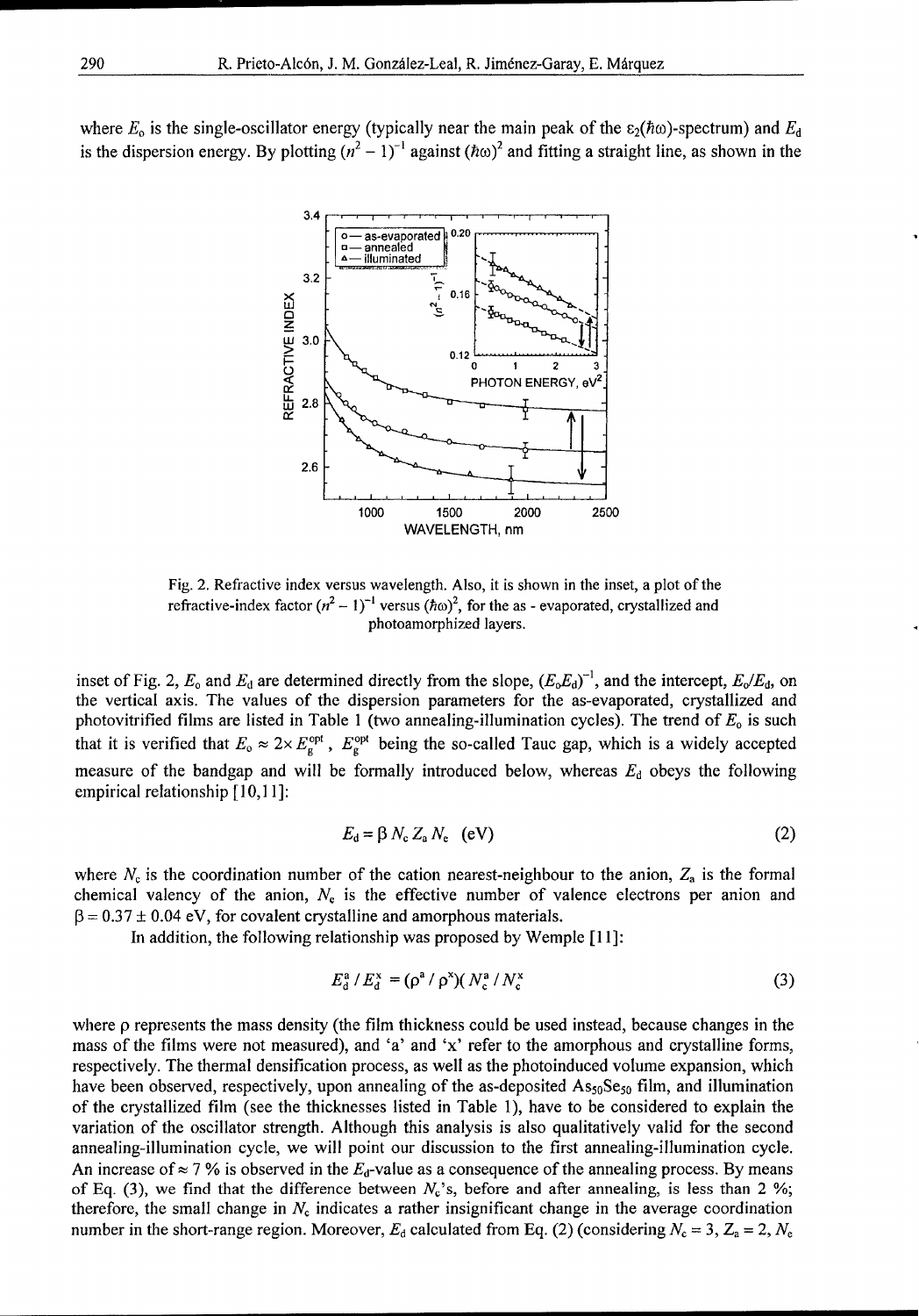$= (50 \times 5 + 50 \times 6)/50 = 11$  [11]) was found to be 24.42  $\pm$  2.6 eV; that is, allowing the corresponding scatter in  $\beta$ ,  $E_d$  is certainly close to the experimental values of the as-deposited and annealed films. Going one step further, the comparison of the  $E_d$ -values corresponding to the annealed and illuminated films shows a large decrease of  $\approx$  24 %, accompanied by a decrease of the mass density of  $\approx$  4 %. The extra 20 % reduction in the  $E_d$ -value, as a consequence of the photovitrification of the crystallized film, could be due to a decrease in the effective As coordination number.

On the other hand, following Swanepoel's ideas [4,12], in the strong-absorption region, the values of the optical absorption coefficient,  $\alpha$ , have been directly derived from the transmittance measurements, using Eq. (22) from [12]. Fig. 3 shows the optical absorption spectra,  $\alpha(\hbar\omega)$ , for the as-deposited, crystallized and photoamorphized  $\text{As}_{50}\text{Se}_{50}$  films. It can be seen a shift of the absorption edge to lower photon energies as a consequence of the annealing, as well as the illumination treatment. According to Tauc [13], the spectral dependence of the absorption coefficient in the strongabsorption region ( $\alpha \tau 10^4$  cm<sup>-1</sup>), is given by the following quadratic equation: ( **\_c** opt )2

$$
\alpha(\hbar\omega) = B \frac{(\hbar\omega - E_{\rm g}^{\rm opt})^2}{\hbar\omega} \tag{4}
$$

where B is an energy-independent constant. Formally, the Tauc gap,  $E_g^{\text{opt}}$ , is obtained as the intercept of the plot of  $(\alpha \hbar \omega)^{1/2}$  against  $\hbar \omega$ . This graph is shown in the inset of Fig. 3 for the as-evaporated, annealed and illuminated  $\text{As}_{50}\text{Se}_{50}$  films. The values of  $E_{\text{g}}^{\text{opt}}$ , thus determined, lead us to the conclusion that a clear reversible photodarkening process accompanies the present photoinduced phenomenon.



Fig. 3. Optical absorption spectra for the as-deposited, annealed and exposed  $\text{As}_{50}\text{Se}_{50}$  films. In the inset, the determination of the optical bandgap based on the Tauc law.

The relative changes in the average thickness and in the Tauc gap, after two annealingillumination cycles, are displayed in Fig. 4. These results clearly indicate that, illumination always expands the films and decreases  $E_g^{\text{opt}}$ , while annealing, before or after illumination, is found to contract the  $As_{50}Se_{50}$  films. However, although annealing after illumination increases the bandgap, when the thermal treatment is carried out upon the as-evaporated films, the bandgap decreases, instead. These results suggest a certain correlation between these two types of changes.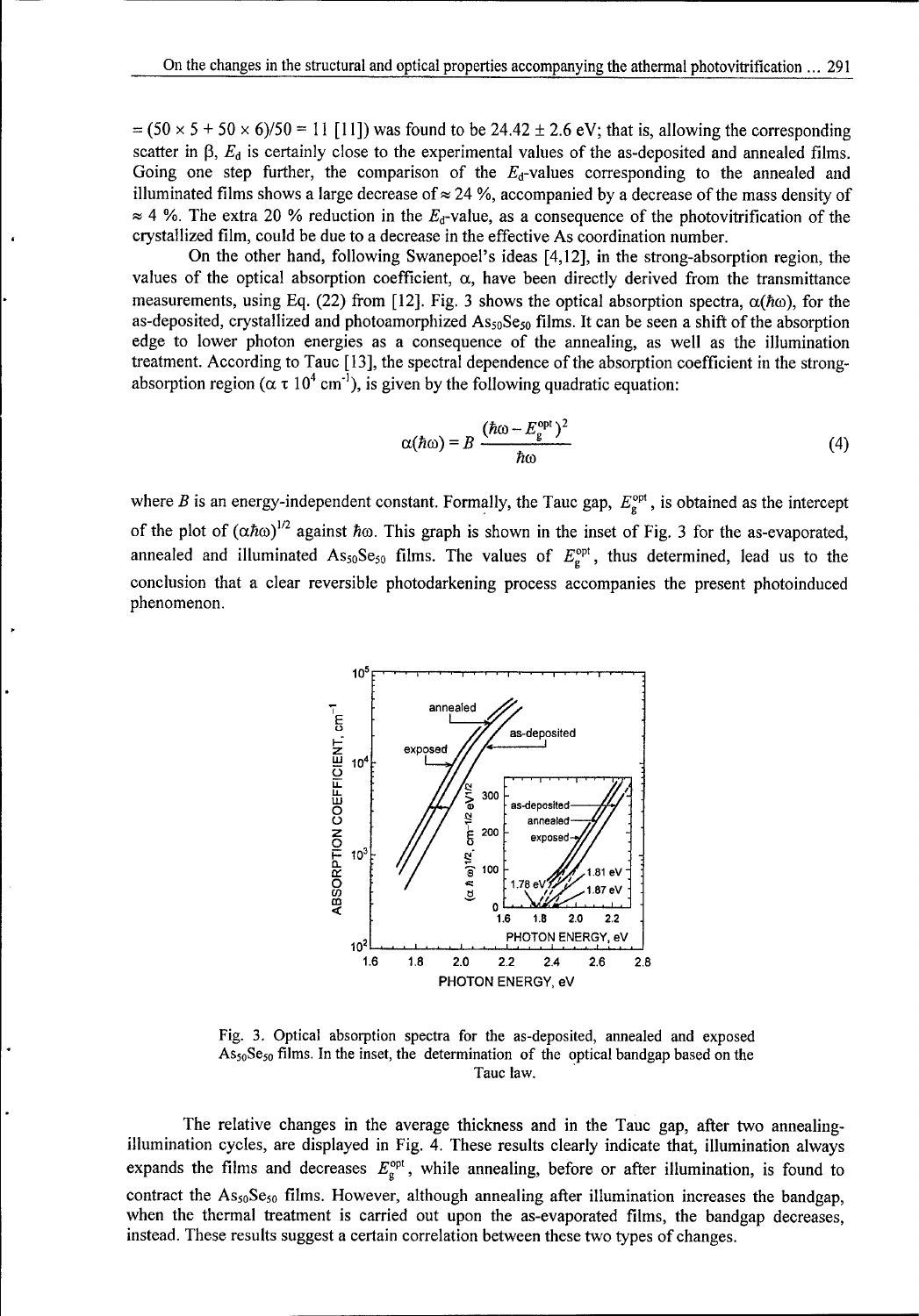We have observed 'giant' changes in  $\overline{d}$  and  $E_{\rm g}^{\rm opt}$ . Increases in the average thickness of up to  $\approx$  4 %, in the case of the illumination after the first annealing, and of up to  $\approx$  11 %, in the case of the



Fig. 4. Variation in relative changes in the average thickness  $\overline{d}$  (solid line), and Tauc gap  $E_a^{\text{opt}}$  (dashed line), of the As<sub>50</sub>Se<sub>50</sub> thin layers. Measurement conditions are represented by: A, as-evaporated; B, first annealing; C, first illumination; D, second annealing; E, second illumination.

illumination after the second annealing, have been found. In which the bandgap is concerned, a decrease larger than 4 % has been obtained with the illumination after the second annealing. Other authors [14-18] have also observed large changes in the thickness and the optical bandgap of Asbased and Ge-based obliquely-deposited chalcogenide thin films. Furthermore, it was found in [18] that post-illumination annealing causes the changes to revert to nearly the initial conditions. However, the morphological changes undergone by our wedge-shaped  $As_{50}Se_{50}$  chalcogenide films, because the successive thermal and optical treatments, make somehow the results obtained by means of the two different optical characterization methods, to be only comparable up to a certain degree.

It is believed that a change in the interaction of chalcogen lone-pair electrons is responsible for the photodarkening phenomenon. The increase in lone-pair-lone-pair interactions causes a broadening of the valence band, giving rise to a reduction in the optical bandgap. Various models have been proposed to explain this mechanism [19-21]. In particular, the expansion and slip motion model was proposed by Shimikawa *et al.* [19] to explain the photoinduced changes in volume observed in normally-deposited films. Recently, Kuzukawa *et al.* [17] have justified the 'giant' changes observed in the thickness and the bandgap of  $As_2Se_3$  and  $As_2S_3$  thin films, as a consequence of illumination, on the basis of the same model. The essence of this model is schematically illustrated in Fig. 5 and it can be summarized as follows: It is assumed that amorphous chalcogenides contain disordered structural layers as a constituent element of their structure, and considered that during illumination there is an accumulation of electrons in these layered clusters, which causes Coulomb repulsion between them and therefore it gives rise to volume expansion. Unlike these electrons, which reside in the conduction-band tails, photocreated holes diffuse away to a non-illuminated area through the valence band or their tail states. Since it has been shown that the rate of volume expansion is greater than photodarkening [22], it is expected that photodarkening is not induced at this stage. Instead, it is believed that in conjunction with the occurrence of the interaction between adjacent clusters, a slip motion along the structural layer is generated, which causes an increase in the energy of the highest occupied states in the valence band, due to an increase in the lone-pair-lone-pair interactions. Thus, although the conduction band remains practically unchanged, the valence band gets wider [23].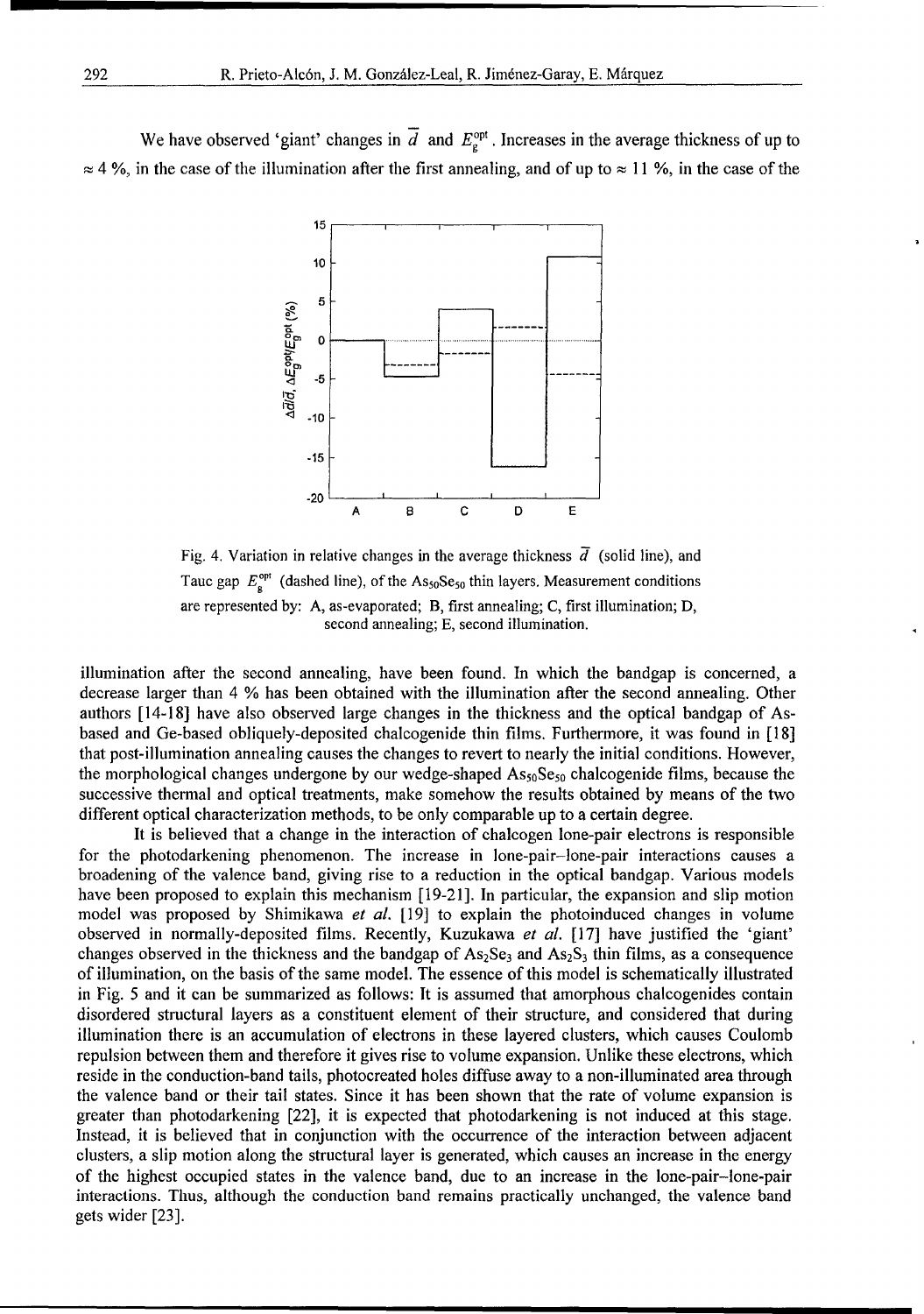On the other hand, since thermally-evaporated arsenic-rich amorphous films, such as As<sub>50</sub>Se<sub>50</sub>, can be regarded as a mixture of As<sub>2</sub>Se<sub>3</sub> and As<sub>4</sub>Se<sub>4</sub> molecules, whose structure can be represented as  $As_4\bar{Se}_4$  molecules dissolved in a matrix formed by  $AsSe_3$  pyramids, it could be suggested that two mechanisms could coexist. One of them would involve the 'pyramidal' network (repulsion and slip motion of the structural layers), whereas the other would deal with  $As_4Se_4$ 



Fig. 5. Schematic illustration of the layered clusters in amorphous chalcogenides. The expansion and slip motions are indicated by arrows E and **S,** respectively.

molecules. These molecules have a cage-like structure, in which a square of Se atoms bisects a distorted tetrahedron of As atoms. The average As-As bond length in  $As_4Se_4$  is 2.57 Å, and the As-As-Se bond angle subtended at either one of the As atoms comprising the As-As bonds, is  $101.2^{\circ}$ . If one compare those values with the corresponding bond distance and bond angle in  $a$ -As, 2.49 Å and 98 $\degree$ , respectively, it is found that they are larger in the case of the  $As_4Se_4$  molecule. The intermolecular distances, less than 3.70 A, are shorter than the predicted van der Waals distance of 4.0 **A,** which could be associated with relatively strong intermolecular interactions. As-As bonds play an important, although not predominant, role in reversible photodarkening in well-annealed As-rich thinfilm samples [24]. An increase in the As-As bond concentration, as a consequence of illumination, leads to a decrease of the bandgap, owing to formation of electronic states associated with such bonds at the top of the valence band. Similarly, the subsequent annealing of the sample will lead to a decrease in the As-As bond concentration. Therefore, the bandgap will increase because breaking of As-As bonds will replace the electronic states in the gap, associated with these homopolar bonds, by non-bonding As states located near the conduction band edge.

#### 4. Conclusions

We have studied the changes in the structural and optical properties, which take place in  $\Delta s_{50}$ Se<sub>50</sub> amorphous thin films, as a consequence of two successive annealing-illumination cycles. It was found that on annealing the film thickness decreases (i.e., thermal contraction), and the bandgap also decreases (i.e, thermal darkening). On subsequent illumination of the crystallized films, the thickness is found to increase (i.e., volume expansion), while the bandgap decreases (i.e., photodarkening). Post-illumination annealing decreases notably the thickness and, at the same time, increases the bandgap. Finally, the second illumination treatment gives rise to an increase of the film thickness accompanied, as before, by a decrease in the optical bandgap. We have observed 'giant' changes in both thickness and bandgap with illumination, especially after the second illumination treatment. It has also been found that the conditions of the samples after both annealing-illumination cycles, are not close to the initial conditions, although the morphological changes undergone by the wedge-shaped  $\text{As}_{50}\text{Se}_{50}$  films, prevented us from obtaining results which could be easily compared.

It is suggested that in order to be able to explain all these changes, it is necessary to consider two different mechanisms. The first one would involve the expansion and slip motion of the structural